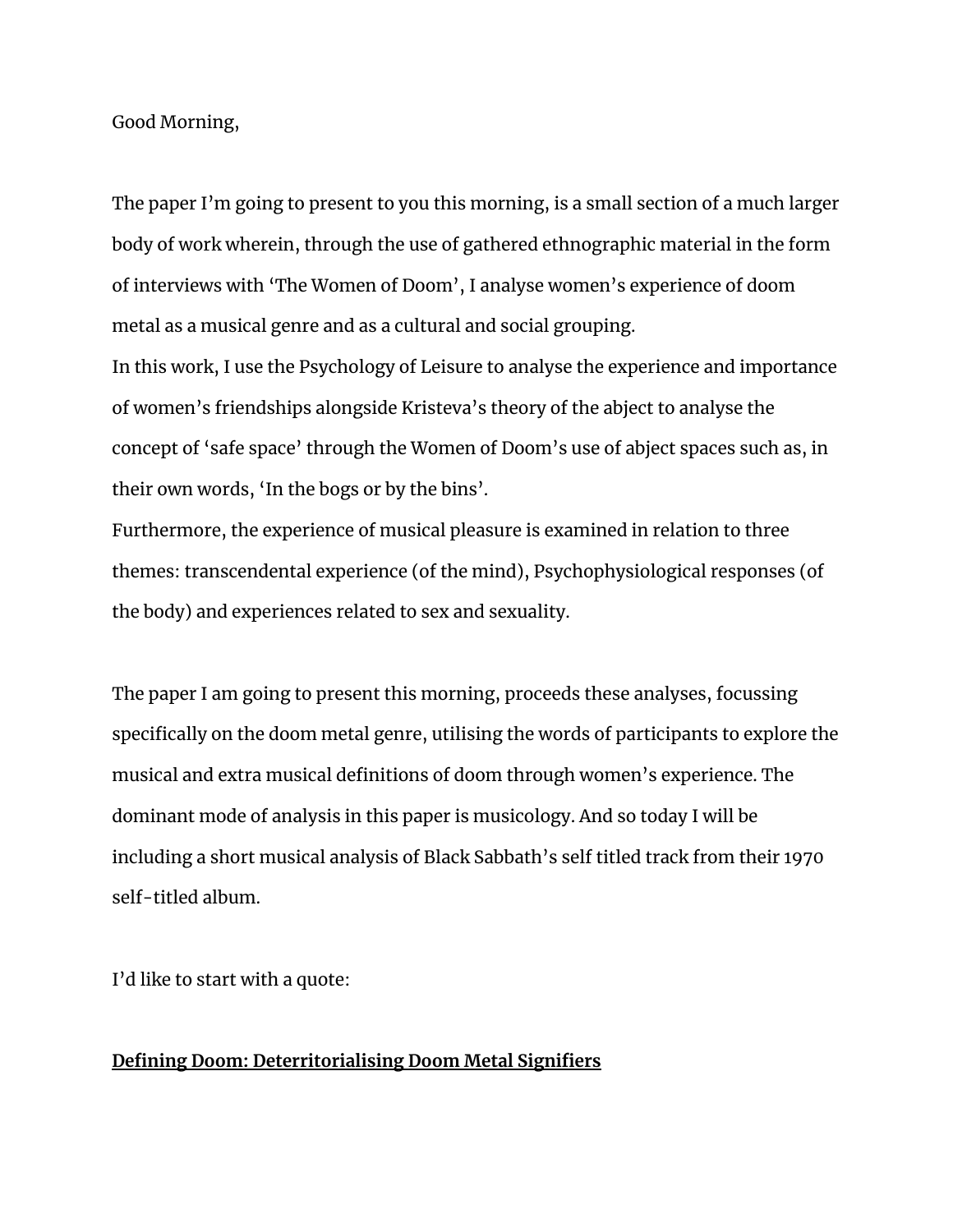"The liminal void that exists between the two black metal variants, where renihilation occurs, offers an opportunity to deterritorialise black metal compositional signifiers, to precede the rules through creative action and transform the subject instead of being satisfied with a template already fixed and immovable"(Shadrack 2017: 118).

The above quote is taken from a piece of musicology in Jasmine Shadrack's PHD Thesis 'Denigrata Cervorum: Interpretive Performance. Autoethnography and Female Black Metal Performance'. In the chapter this quotation is taken from, Shadrack engages in musicological and psychoanalytic analysis of her band Denigrata and their subversion of the existing hegemony of black metal subculture. Upon reading Shadrack's work this quotation seemed unrelated to my own research, however, the following words were cemented in my mind:

'to deterritorialise black metal compositional signifiers, to precede the rules through creative action and transform the subject instead of being satisfied with a template already fixed and immovable"(Shadrack 2017: 118).

It is at this point that I would like to reflect upon the words of Elizabeth Wilson, which incited this research, in relation to the quotation above

'the last thing feminists need is a theory which teaches them only to marvel anew at the constant re-creation of the subjective reality of subordination and which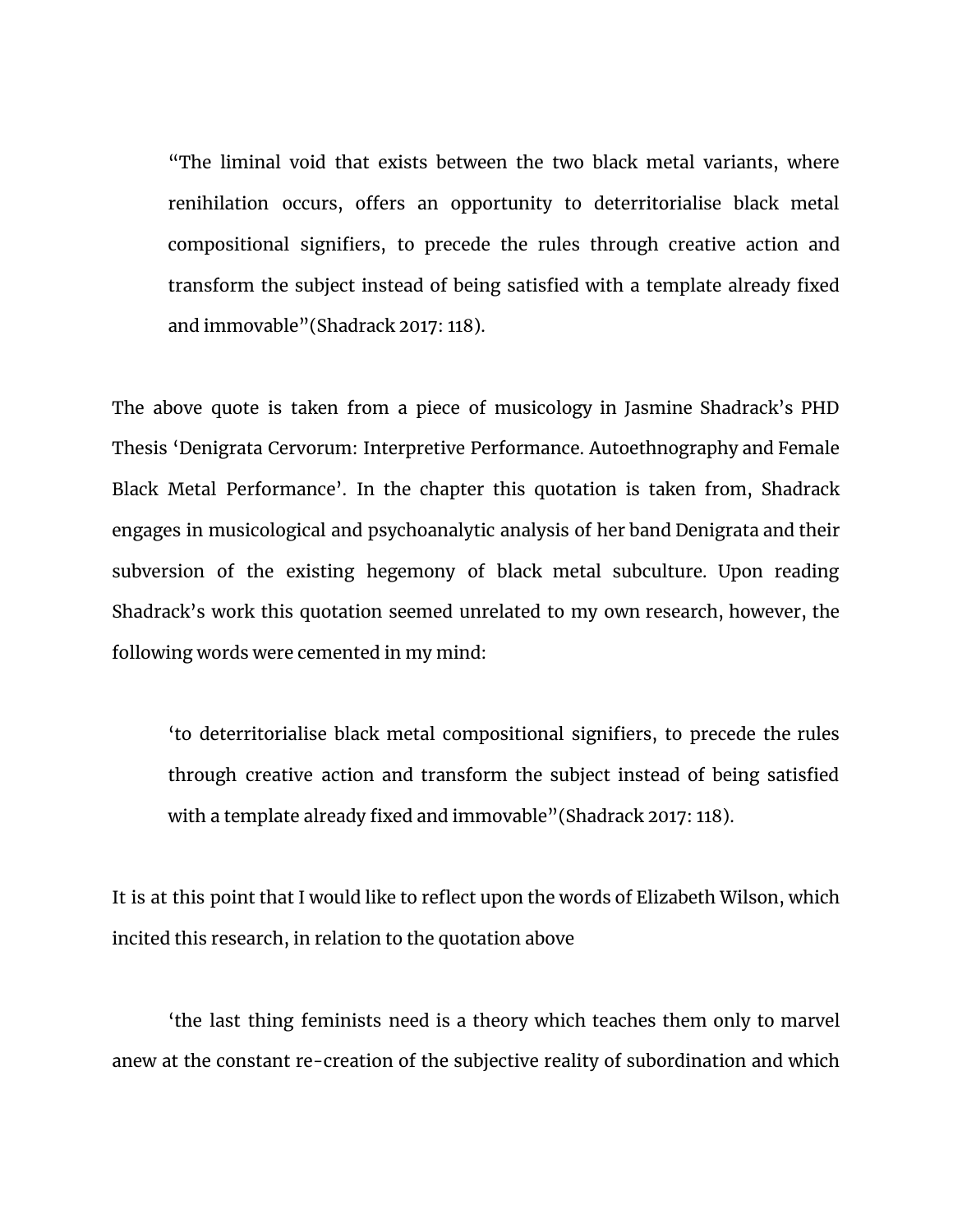reasserts male dominance more surely than ever before within theoretical discourse.' (from the female gaze - find citation)

. Wilson warns the feminist researcher not to *be satisfied* with the *immovable template* of the perpetual recreation of women's subjugation and thus to ignore the rules and engage in *creative action* and *transform the subject*. Exchange the word compositional, perhaps, for cultural in Shadrack's original quotation and my research intention is realised.

Instead of examining doom metal music and culture in relation to the understandings of femininity and masculinity as part of gender essentialism, I aim, in this paper, to deterritorialise doom metal of it's various musical and cultural signifiers thus stripping it of gender essentialist connotation. The male has acted as gatekeeper for the majority of discourse in metal, ingraining gender essentialist masculinity into the understanding of the music and it's subcultures. This concept, is wholly embodied by Walser's term 'excription' (1993). Moreover, the following analysis of doom metal music, iconography and culture in relation to the ethnographic narratives of The Women of Doom exists as the antithesis of Walser's theory of excription; that of women's rescription.

Doom metal is an intriguing genre. As noted by Kitteringham, Doom is the antithesis of metal's 'long standing obsession with technicality, precision and speed' (2014: 70). Doom exists outside of metal's norm, unpretentiously regressive in it's compositional style. Furthermore, doom metal subculture and history occupies a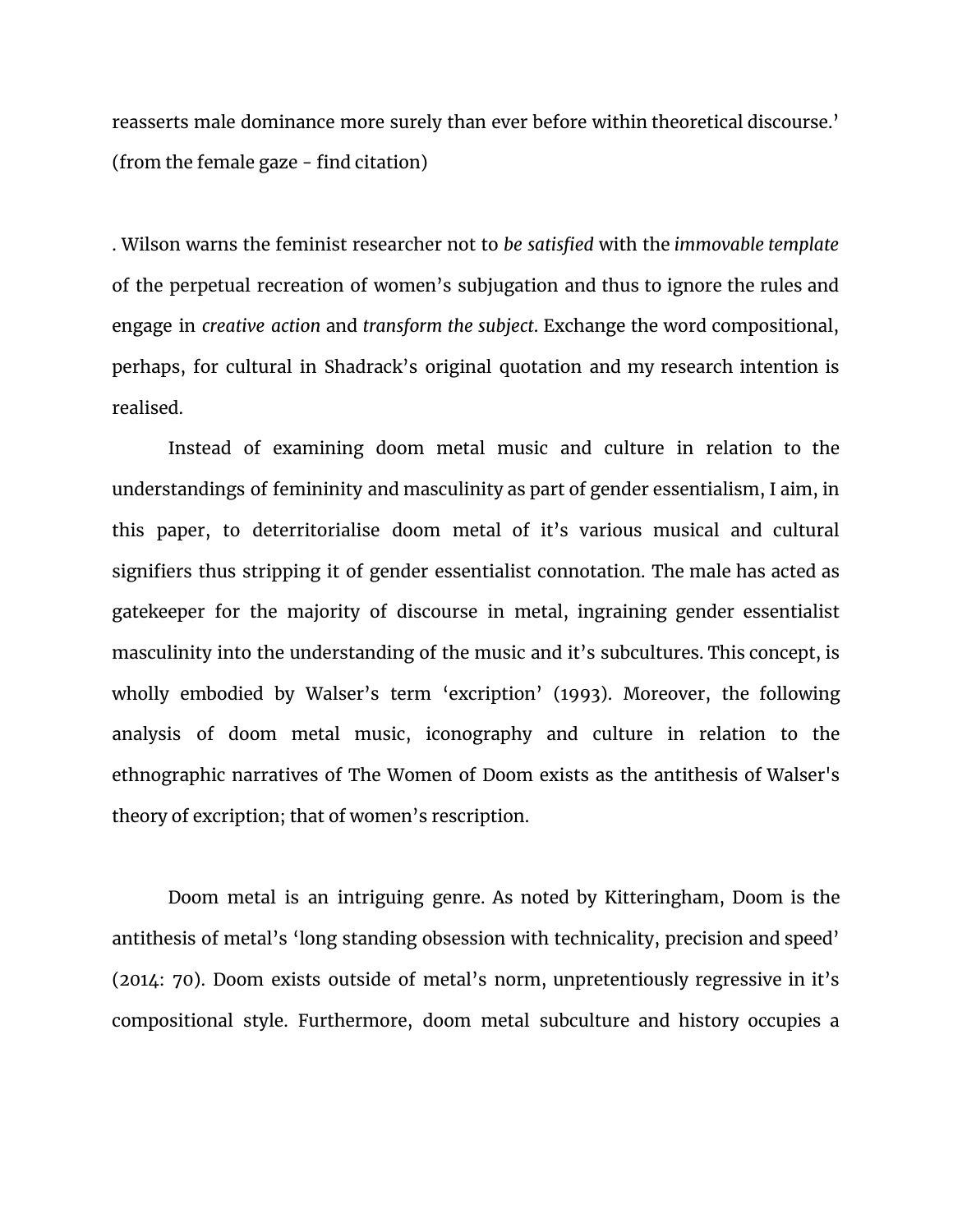space dissimilar to extreme metal and metal culture as a whole. Kitteringham goes on to state that:

'Doom metal is somewhat exceptional when it comes to the treatment and number of women. The past several years have seen a huge rise in female vocalists and instrumentalists in bands under the umbrella of doom, and historically bands within the genre have long featured female members' (2014: 72).

Kitteringham suggests the reason behind the involvement of women in doom may be a result of the absence of misogynistic themes and iconography coupled with the genre's connection with the occult (2014: 72) and therefore self empowerment and, through the figure of the witch, female empowerment. I believe these facets of doom are undeniably linked to women's involvement in the genre and through the following musicological and iconographic analysis accompanied with ethnographic narratives from The Women of Doom, I aim to demonstrate women's understanding and experience of doom metal music.

## Who are The Women of Doom?

The Women of Doom is an informal social collective of women metal fans that spawned out of the local doom scene in Birmingham, England. The friendship group materialised through 'the love of the riff' in a scene that ignores and arguably excludes women from it. The following paper is informed by the experiences of six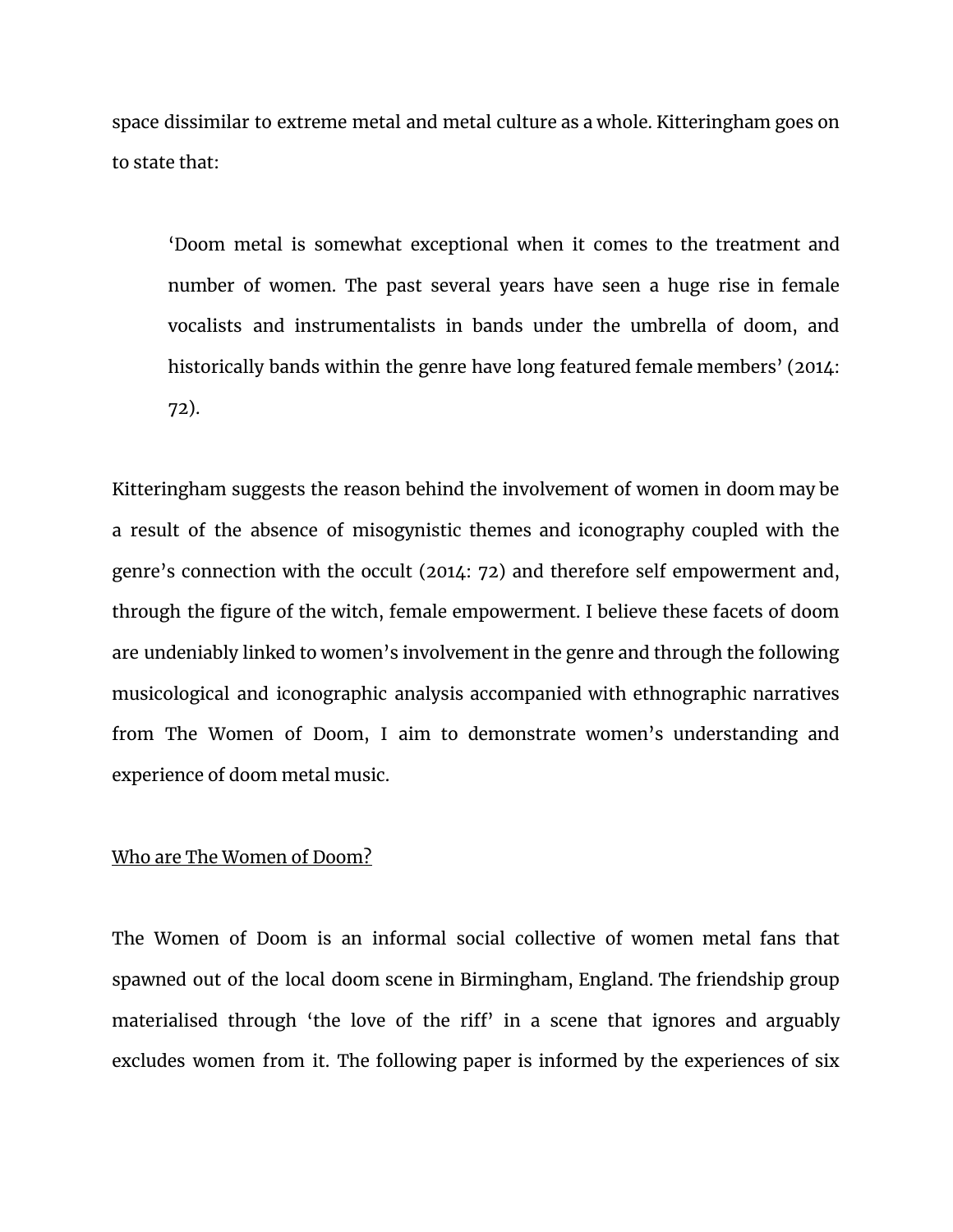participants who identify as members of the Women of Doom. Each of these women took part in (face to face) semi-structured interviews, each lasting on average an hour, with several follow up discussions most of which actually initiated by the participants themselves. Each of the Women chose a prefered nickname to be referred to throughout the paper and so are known as the following: Em, Vic, Soph, Emily, Ropa and Zee. The majority of these women are from the Birmingham area, with one participant residing just outside of the city but still remaining in the Midlands and another further up North in Manchester. The majority of the women interviewed identified as White British, with one participant identifying as 'Brown' British/Bengali and another as Black British/Zimbabwean. The women range from twenty-three to forty-two years old and have diverse temporal involvement in the group, including the two women who initiated the search for like minded women.

The group originated from the friendship of Vic and Em who met at a Soundgarden gig in the nineties. The Birmingham based friends began to go to gigs together where they came across local doom band Alunah fronted by Soph who they soon became close friends with, 'I met them [Vic and Em] in 2007, we played a gig with a band called Witchcraft in Birmingham. They came to see the gig, they liked my band, we got chatting and so started hanging around with each other' (Soph). When discussing the history of the Women of Doom group Em makes explicit the influence of the Birmingham doom scene on the newly forming group; she explains how there was a very cohesive doom scene in Birmingham around Alunah and other bands at the time, including another local band Grimpen Mire who sadly split up in 2015 after the death of bassist/vocalist Paul van Linden. These two bands played many local shows in the 2000s and Em reveals the Birmingham friends frequented these shows, and I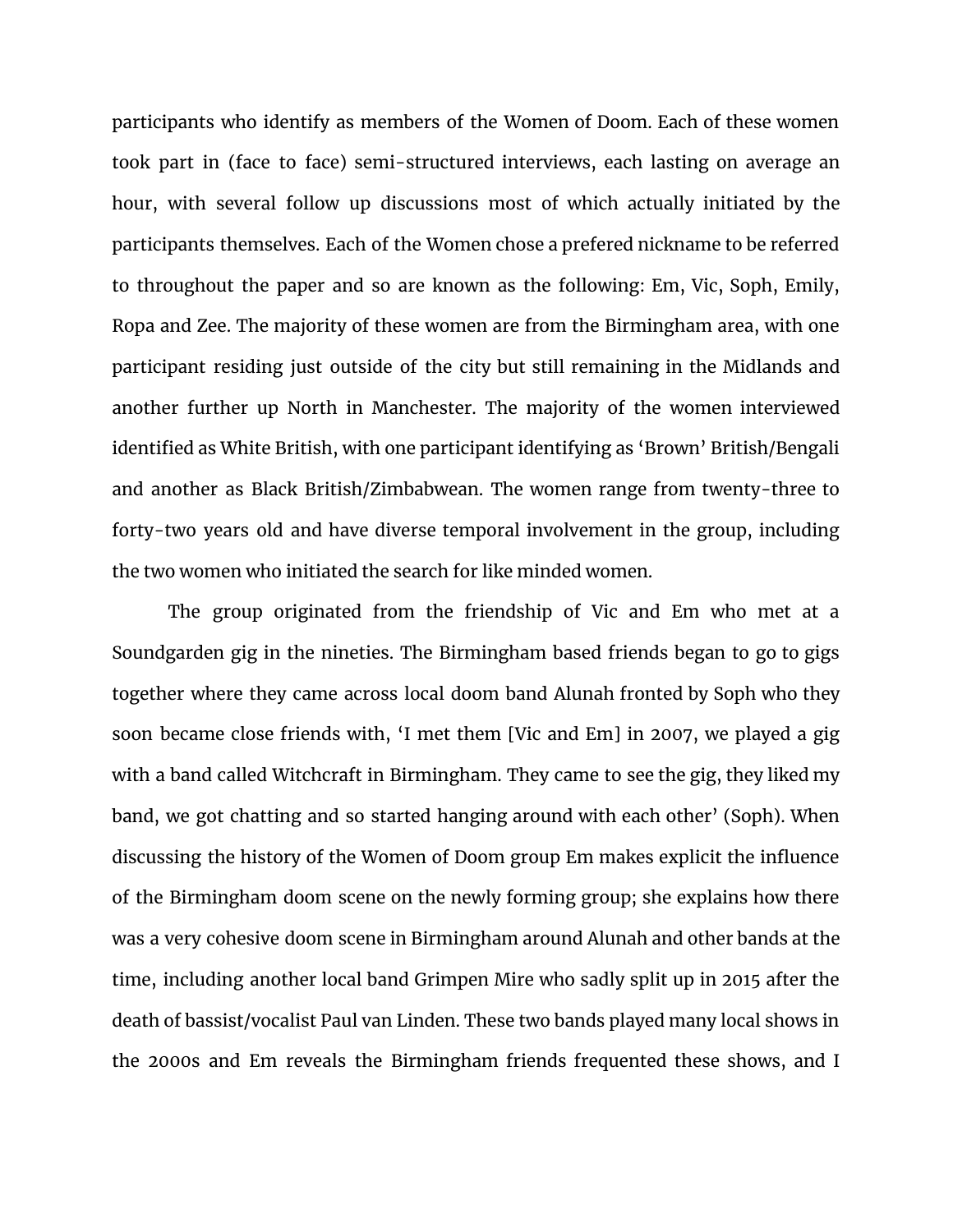quote: 'religiously'. Attendance at such local shows allowed Em and Vic to become part of a growing doom scene which lead to them meeting other Birmingham-based women like Soph and Emily.

Since then, these women attended gigs together and slowly expanded their friendship group by approaching other women. 'You'd go to festivals and you'd go see bands at festivals and just bump into other women, start talking about their patches or their amazing style and chatting in the toilets' (Em). Em explains how she would find a common ground with women she met at shows through visual stimuli, either commenting on fashion choices or finding a mutual musical appreciation through band patches and (one can assume) other merchandise.

Over approximately ten years the friendship group gradually increased from a small few in Birmingham to a large membership spread across the UK from Manchester to Wales, Stoke and London. With the ever growing number of passionate women doom fans came the name for the friendship group 'The Women of Doom' taken from a song of the same title from the album *Ride the Snake* by UK band Groan, Since it's beginnings The Women of Doom has acquired women from all over the UK and is now comprised of approximately twenty-plus women (Vic) who met organically through going to doom shows. Apart from seeing each other at gigs and festivals both in and outside of the UK, the group now meets one to two times a year for a Women of Doom get-together where women from all over the UK come together for an evening.

## Defining doom through women's experience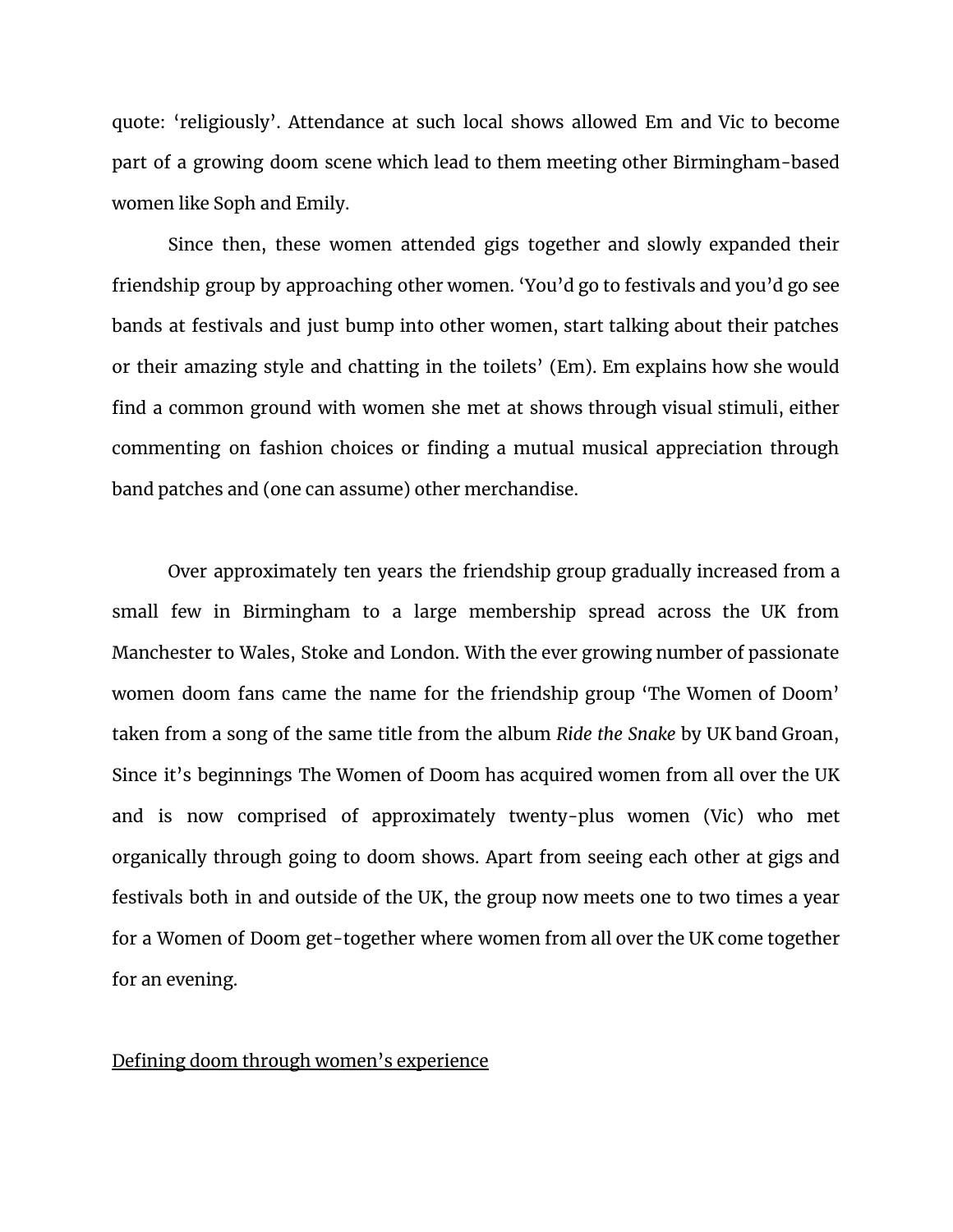Akin to metal's wider emphasis on music above any other cultural factors, doom metal assumes the same ideology. This is reiterated in the narratives of the Women of Doom; group initiator Em even perceives the friendship to have grown out of 'the love of the riff'. Ulteriorly, Em continues this speculation stating that:

'You come out on a Tuesday night to go and see some bands in a tiny little venue that stinks of piss: you're not really there for the scene, are you? You're there because you want to hear the music'(Em).

With music at the centre of doom metal culture, it is essential to engage in musicological analysis to further understand the genre and women's experience of it.

Doom metal can be characterised as 'slow, low and loud' (quote from participant Emily). What Emily is conveying here, is that doom demonstrates it's extremity through these compostonal signifers. Slow, refers to the extreme tempos and extended song duration, while low and loud an amalgamation of down-tuned guitars, bass-heavy composition and the use of guitar distortion.

As part of the Women of Doom ethnographic study, each of the women participants were asked either how they would describe doom or what it is about doom that they liked. The majority of the answers concentrated on the 'heaviness' of the music, often referring to the bass or down-tuned guitars and the slow tempos and song structures: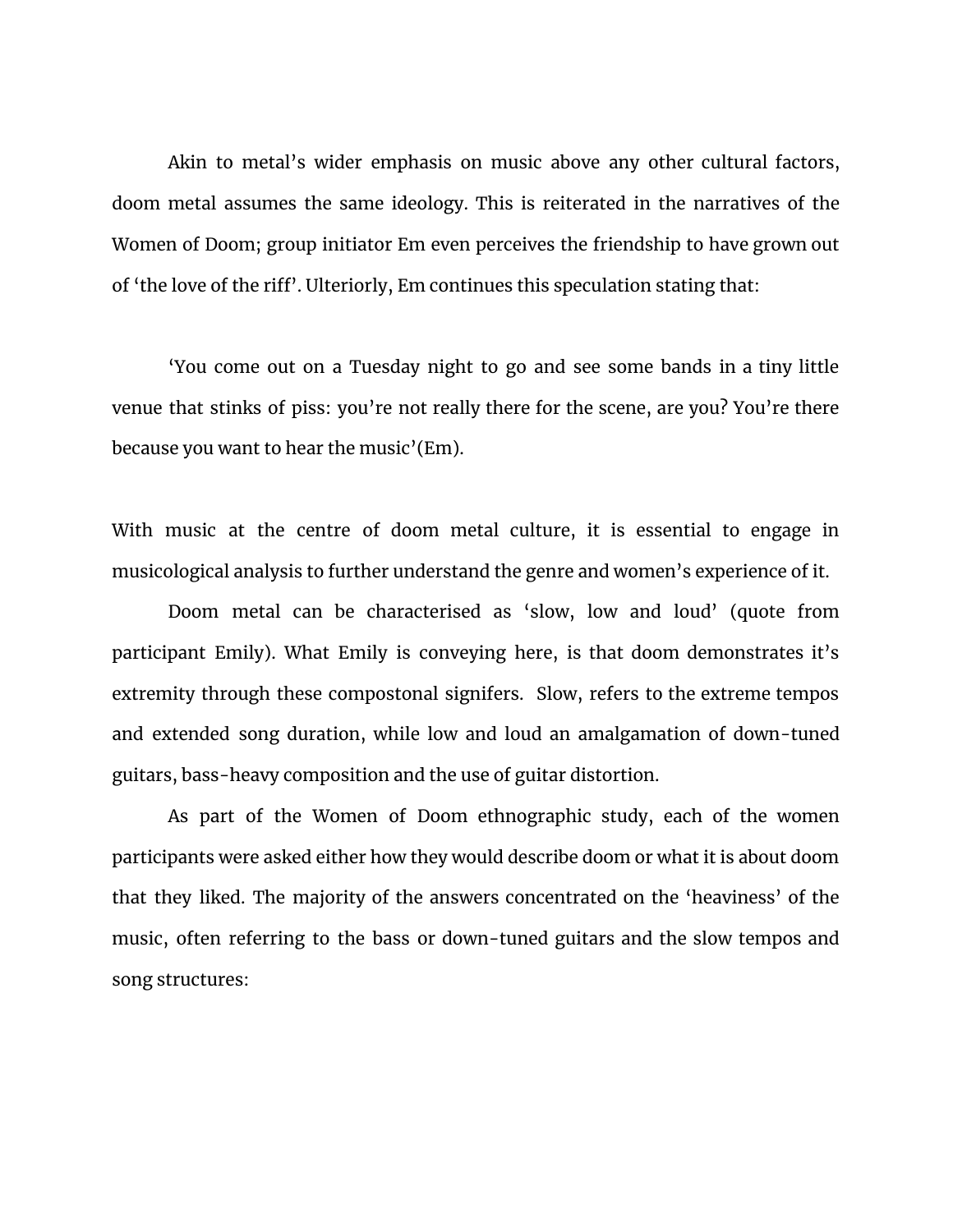'[I like] how heavy it is. How slow it is [...] it's the bass particularly. I love the bass in doom' (Ropa).

'It can be as slow as you want; it can be one song for an hour... It's amazing!' (Emily).

'To me, I like certain music that sounds dirty [...] yeah, dirty, low bass, I think bass has got a lot to do with it' (Vic).

'[Doom is] metal that's slowed down. It's much more about the riff and the groove than it is about how fast or how much you can shred or how technical you are' (Em).

These women seem drawn to doom by the genres extremities of tempo and pitch and, as the last quotation explains, the musical anthesis of doom to other subgenres of metal. Certainly, it is undeniable then that the experience and connection of these women to doom metal is somewhat influenced by metal's affiliation with performative masculinity. Metal's obsession with technicality, high tempos and guitar solo virtuosity has been established in the discourse as a performance of power and (therefore) masculinity. These musical tropes are then projected onto the culture and can be seen in every aspect of metal from the fashion, behavior and cultural activities to the lyrical content and iconography **(Walser 1993; Leonard 0000; Whiteley 0000; Hill 0000; Shadrack 2017).** While this research rejects the essentialist notion of metal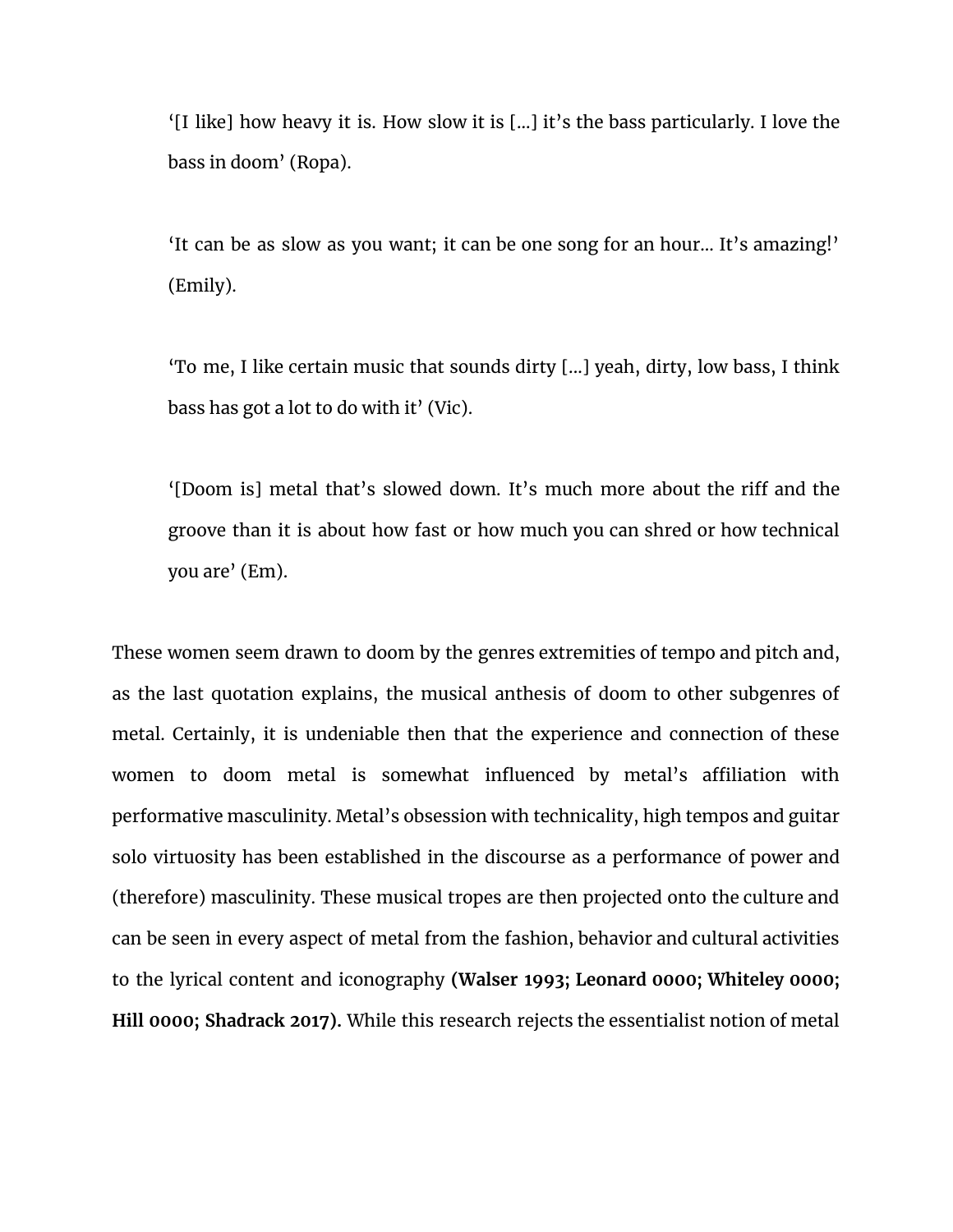as masculinist it is useful in this specific case to highlight this concept momentarily only to demonstrate how doom and, through the genre, women reject it.

The musicological definition of doom metal as low, slow and loud is very vague in terms of analysis, illustrating only the outline of the genres composition. However, offering a simple and uncomplicated sketch is befitting to the genre as, similar to the other genres of extreme metal, it is divided into various (sub)subgenres all with differing musical characteristics. Vocal delivery varies from mournful howling to deep rumbling growls while guitar composition alters from bluesy solos and groove-driven riffs to drone-esque chords with extreme slow-harmonic-progression. Therefore, instead of mapping a convoluted musical definition of doom, a detailed musicological analysis is preferred.

Black Sabbath are universally cited as the fathers of metal, however, their music and thematics are the origins of doom metal<sup>1</sup>. The band's title track 'Black Sabbath' from their self-titled debut album released in 1970, is often cited as the first ever doom song (Irwin, 2012). This is due to an amalgamation of compositional signifiers, thematics and lyrical content, however, the former is of greater significance. The song commences with a sample of heavy rainfall and the tolling of a church bell<sup>2</sup> which, as the succeeding text indicates, resembles the death knell. Immediately the thematics of doom are realised as the pathetic fallacy of the rainfall with the anticipated omen of the death knell provoke discomfort and dread within the listener as a warning of the impending *doom.*

<sup>1</sup> It is contested that Jinx Dawson and her band Coven are the initiators of doom metal, however this is based mainly upon occult themes and iconography rather than musical composition. See Kitteringham (2014) for further research.

 $2$  We can assume that this is a church bell as the lyrics of the songs main theme revolves around the Christian imagining of the devil.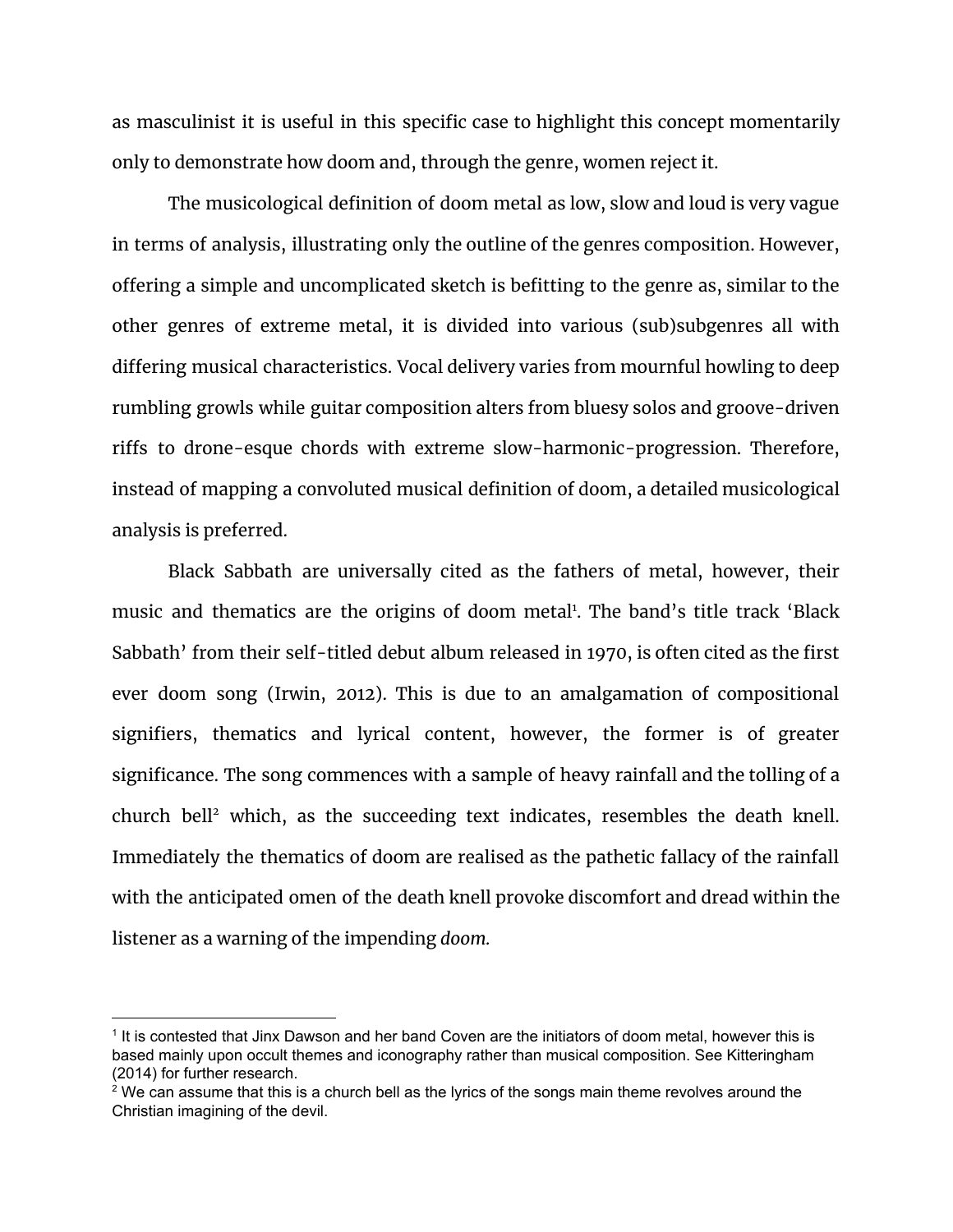The main riff of the song is centered in G minor and consists of three notes: the tonic, the octave and the augmented subdominant. The second interval: the octave to the augmented 4th creates a tritone, also known as the 'diabolus in musica' or the devil's interval. While the use of the devil's interval was prohibited in medieval music, it is used in modern Western music to evoke unease and discomfort in the listener who is expecting consonant and resolving harmony. The tritone is often resolved to either a perfect 4th or 5th, however, within *Black Sabbath* the augmented 4th is held to the end of the phrase before the motif is repeated again in entirety. The dissonance of the augmented 4th is further emphasised through the use of a trill on every other phrase throughout the intro, highlighting the unpleasantness of the interval by contrasting it against a perfect 4th which does not resolve.

In addition to the harmony, the opening riff is played relatively low in pitch on the guitar with a heavy use of distortion and accompanied by dominant snare hits on each note. The tempo is slow, centring at around 63bpm with the three-note riff stretching out over a two bar phrase (in  $4/4$ ), creating the illusion of a slower tempo. This three-note riff continues, unchanged, for four and a half minutes split into two verses and reprises before a faster moving section develops. The perpetual monotony of the riff only increases the emotional discomfort of the listener with the continuous use of the unresolved tritone. This constant unease and anticipation for harmonic resolve is synonymous with dread as the lyrics narrate in the present tense first person, the horror of an approaching doom. The vocal delivery is mournful interspersed with emotional outbursts of desperation; and the vocal melody shadows the main motif, each phrase invariably concluding with the octave-augmented 4th interval.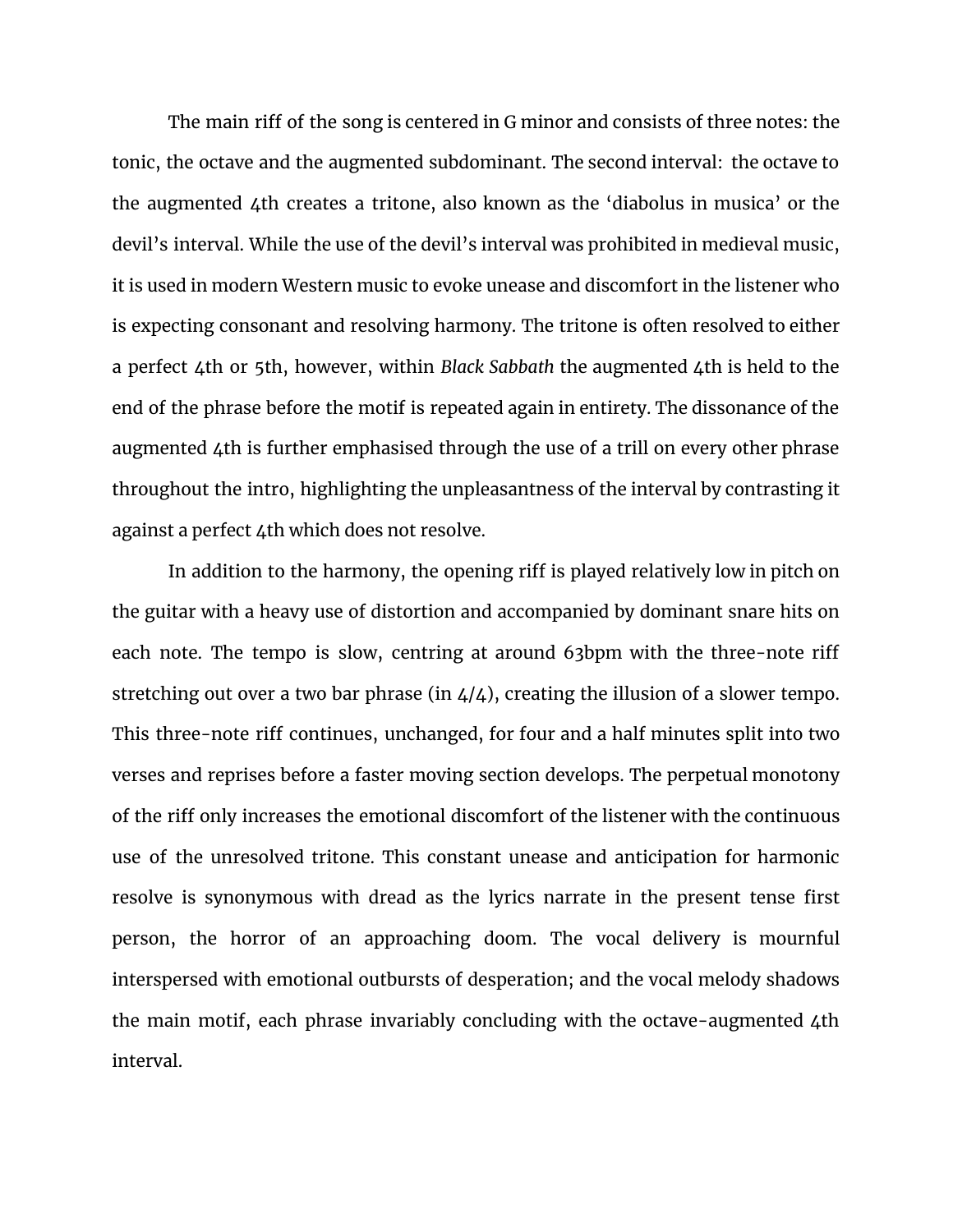Furthermore, the sung text is a verbal expression of the dread heard in the music and harmony. The opening line of the first verse reads: 'What is this that stands before me?'. This line alone perfectly reflects the emotions of dread, anticipation and discomfort as the listener is repulsed by the unknown, other or abject<sup>3</sup>. The lyrics go onto explain that it is 'a figure in black that points at me'. This figure distinctly represents a personification of death in the form of the grim reaper. The story continues with imagery of the Christian devil, hell, fear and inevitable doom.

The combination of the use of the minor, the devil's interval, the pathetic fallacy, the slow monotonous riff and the vocal delivery, melody and text all reflect the apotheosis of doom, both as a noun and as a genre. While gender-coding compositional signifiers is essentialist and altogether irrelevant, it is important to note that the music analysed represents the antithesis of the musical factors understood by metal and rock scholars **(Walser etc)** as hyper-masculine. In place of virtuosity, speed, technicality and masculine display are slow, simplistic riffs and imperfect vocal delivery with a stronger emphasis on the music and occult aesthetic than masculine performance.

It is evident from this short analysis that Black Sabbath's title track aligns with the Women of Doom's definition and appreciation of doom as slow, low and loud. However, psychoanalysis of the internal implications of this song are significant to achieving a deeper understanding of women's connection to doom metal music.

The song's themes and lyrical content are of interest, despite being a peripheral element to the enjoyment of doom to the women interviewed. A clearly recognisable theme that runs throughout the text is non-misogyny. While the Women of Doom do

<sup>&</sup>lt;sup>3</sup> The theory of the abject is discussed in relation to Kristeva and Creed in the next chapter.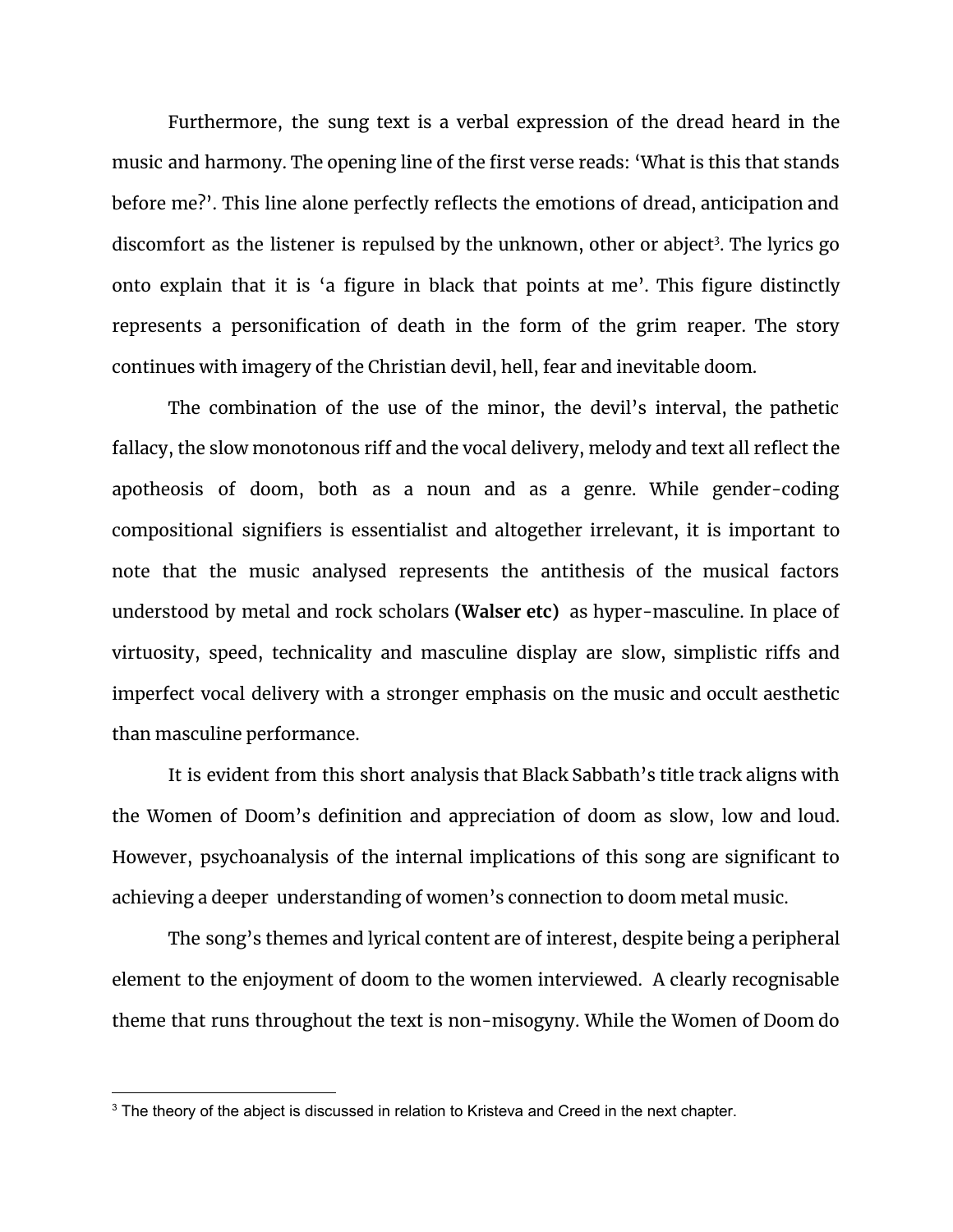not place significant emphasis on the lyrics of doom metal, it is clear from the feminist stance of the group that misogynistic lyrics would create complications. The text for *Black Sabbath*<sup>4</sup> has no sex specifications, switching between the first person, and later on in the text, third person; this allows the lyrics to remain open for interpretation enabling anyone to position themselves in any part of the story. This is enhanced, perhaps, by the androgynous vocal delivery of Ozzy Osbourne, both in timbre and in range. The nasal mid-range mournful vocal is not dissimilar to the vocal stylings of jazz/blues artists such as Nina Simone and, more recently, Amy Winehouse. While there is a gap in the literature for analysis of vocal styles within popular music genres, it is clear that this nasal (and mid-range) delivery is popular within jazz and is something that was carried forward into blues-influenced hard rock and metal music. The same vocal delivery (although with a slightly wider and higher range) is used by Robert Plant in Led Zeppelin, another blues driven, male-fronted rock band.

Similarly, the text itself within *Black Sabbath* is non-misogynistic and can, in fact, be read as counter-patriarchy. The lyrics make use of the image of the Christian devil and hell flame - 'Satan's sitting there, he's smiling / Watches those flames get higher and higher' - as well as calling out to God for guidance - 'Oh! No! No! Please, God help me!' -. It is clear from the band's chosen name, Black Sabbath, that these musicians are influenced by the darker side of Christianity and with it use the imagery in a tongue-in-cheek manner and not to spread a god-fearing message. As Christianity clearly represents a patriarchal system, the playful rejection of

<sup>4</sup> For full song lyrics please see **Appendix --**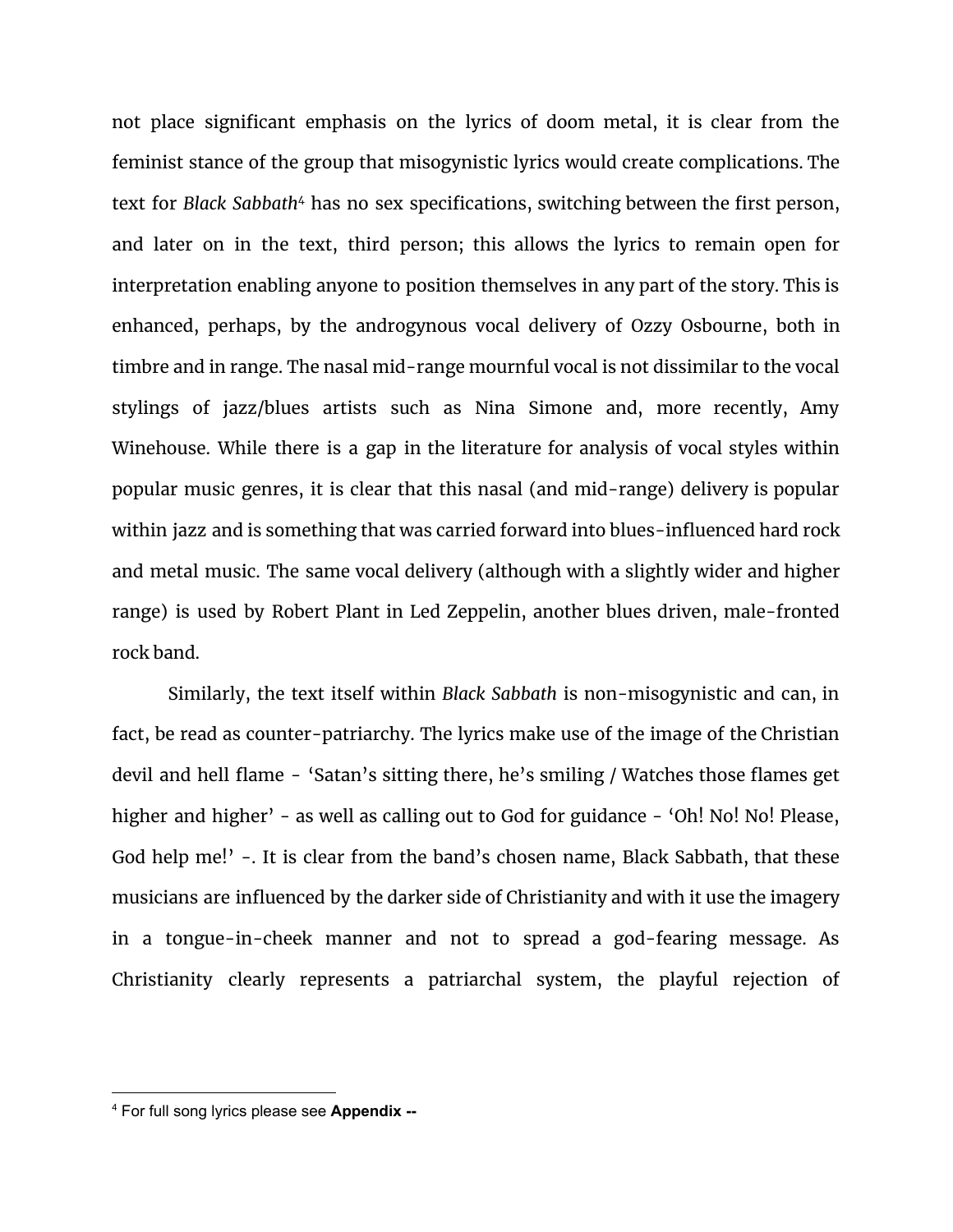Christianity used in Black Sabbath's lyrics (and iconography<sup>5</sup>) can be read as an counter-patriarchal stance.

In addition to the androgynous vocals and complex non-misogyny and counter-patriarchy hidden within the lyrics, the album artwork that accompanies this track is analogous to these themes.



**Caption**

At the centre of the artwork (**see figure 0.0 above**) is the figure of a woman, dressed in black with a cloak covering her shoulders. Her hair is dark and flows down below her collarbone. The picture is grainy and her features are hardly distinguishable, what is explicit, however, is that she is not sexualised. Her figure is not visible, her clothes unrevealing and her features that define beauty blurred and unimportant. Perhaps she

<sup>&</sup>lt;sup>5</sup> For example, represented in the inverted crucifix used in their album artwork.